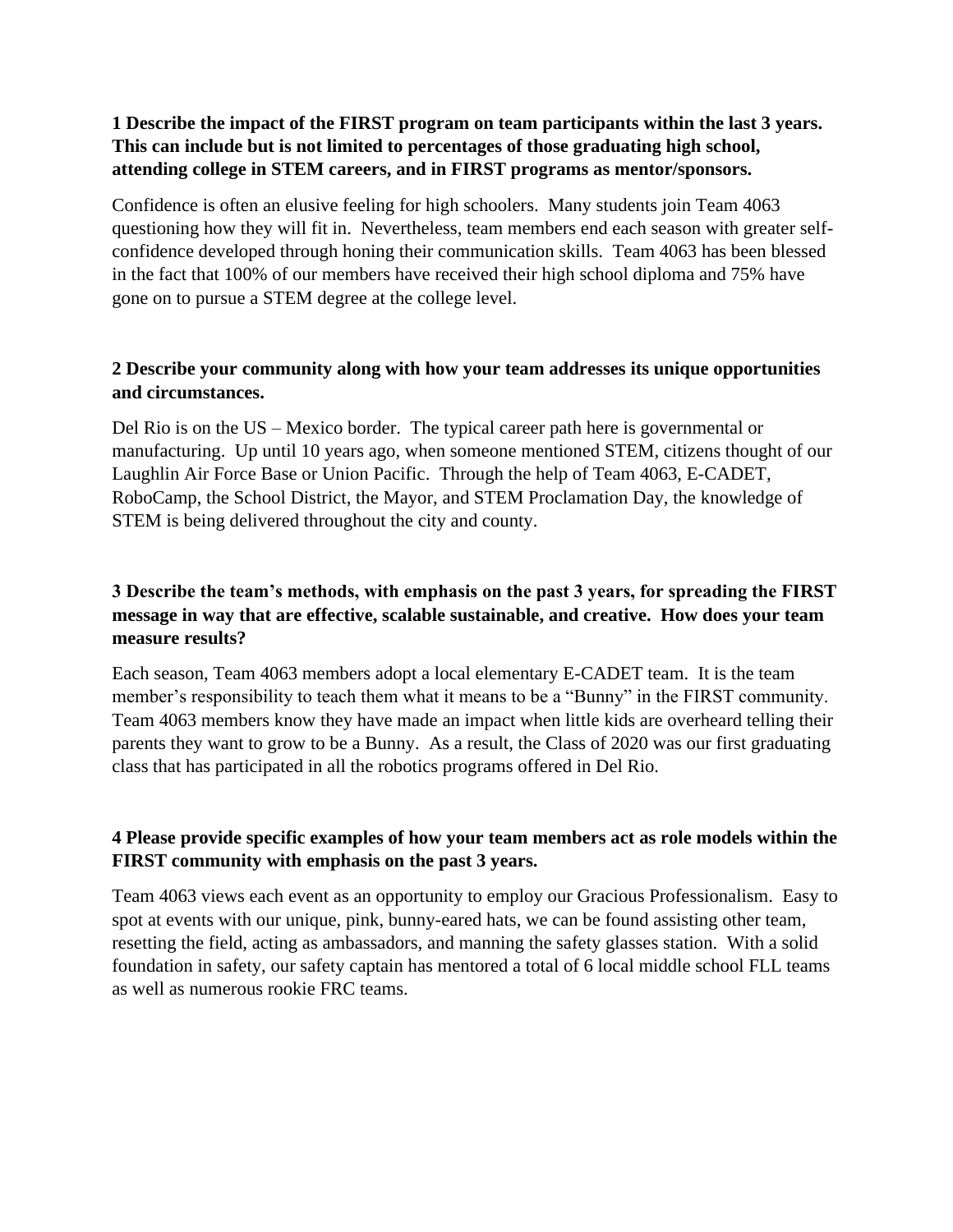#### **5 Describe your team's initiatives to Assist, Mentor and/or Start other FIRST teams with emphasis on activities within the past 3 years.**

In addition to acting as mentors for every E-CADET team, Team 4063 also mentored FRC Team 8369 and FRC Team 8405. Coaches drove to Uvalde and San Antonio several times during build season last year to get them up and building. At home some of the team members created a "Game Manual for Rookies", team documents on mounting bumpers, pit awareness, event do's and don'ts, and supply lists, along with our contact information.

# **6 Beyond starting teams, what initiatives have you done to help inspire young people to be science and technology leaders and innovators? What results have you seen from your efforts in the past 3 years?**

Due to district restrictions, elementary students are not allowed to travel outside city limits. Thus, we founded E-CADET, so these students could participate in a program similar to FIRST to prepare them for FLL and FRC. Starting with the Class of 2020, 45% of Team 4063 were members of ALL the robotics programs offered in the Del Rio School District. So to pay it forward, we mentor, devise the game, build the field, write the rules and act as judges, referees, and scorekeepers for the E-CADET.

# **7. Describe the partnerships you've created with other organizations (team, sponsors, educational institutions, philanthropic entities, etc.) and what you have accomplished together with emphasis on the past 3 years.**

Our team is passionate about safety and volunteering. Our safety captain and some members have gone to Pre-K and elementary schools at the end of each school year and presented to students about summer and water safety. Many city organizers plan events and ask Team 4063 for volunteers. Our team has volunteered at the following: Feast of Sharing, Lake Amistad Clean Up, Bank & Trust Fall Festival, Robot Rodeo at Laughlin Air Force Base, Bowling for Niños, Relay for Life, and many more.

# **8 Describe your team's efforts in the past 3 years to promote equality, diversity, and inclusion within your team, FIRST, and your communities.**

Not only is Del Rio on the US-Mexico border, it is home to Laughlin Air Force Base. Which in turn allows our team to have a very large diversity of students. We pride ourselves on having students with a wide variety of abilities and experiences.